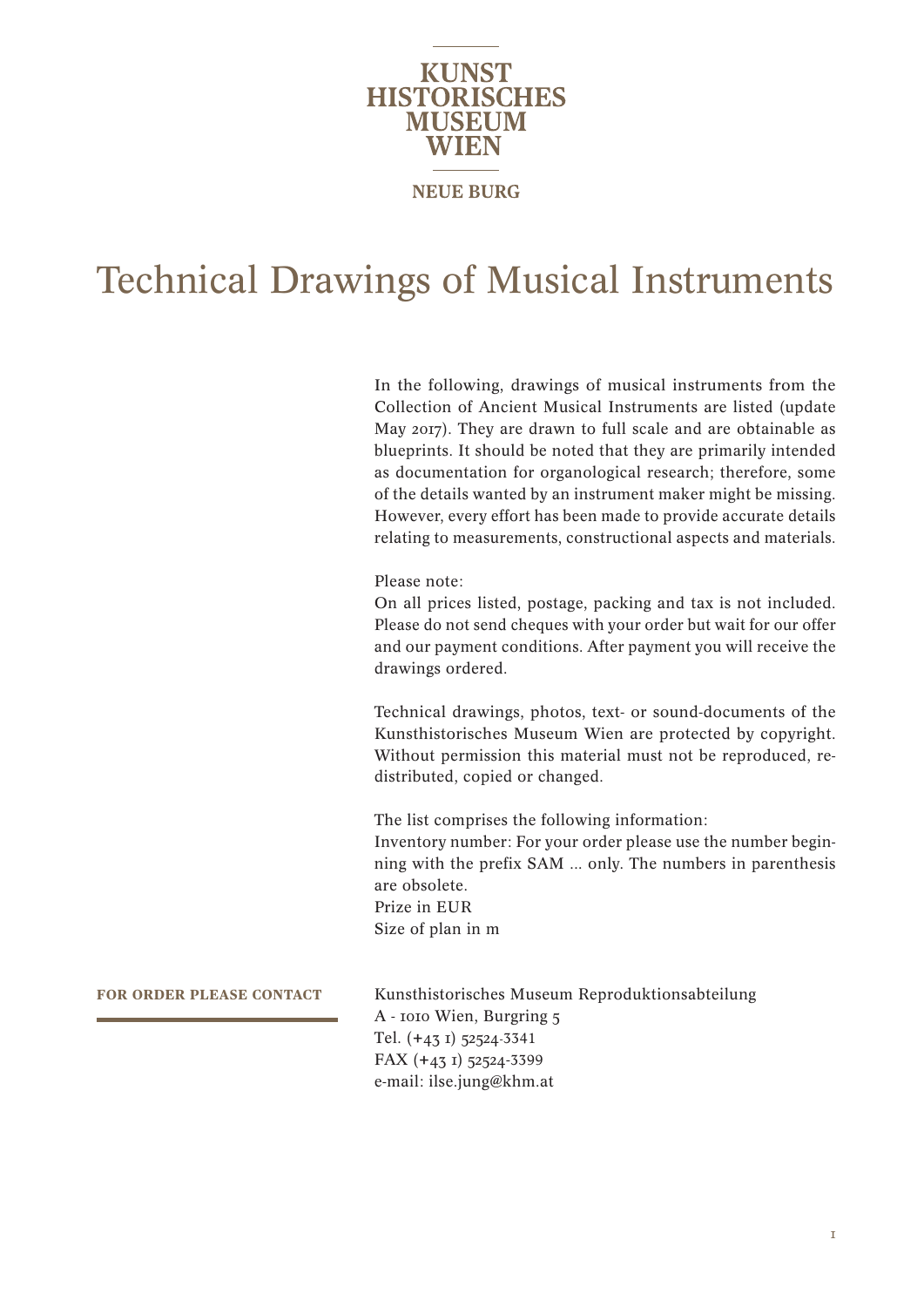

### **NEUE BURG**

### 1) Wind instruments

*Natural Trumpet*, Michael Nagel, Nuremberg, 1657 EUR 20,00 [0,6 x 0,8 m]

**SAM 249** (4030, A 259)

#### **CATALOGUES**

MEASUREMENTS OF ALL *RENAISSANCE RECORDERS*

MEASUREMENTS AND TECHNOLOGICAL DETAILS OF ALL *CORNETTI* AND OF THE *SERPENT* (SAM 237)

MEASUREMENTS AND TECHNOLOGICAL DETAILS OF ALL *CRUMHORNS* AND OF THE *WINDCAP-SHAWM* (SAM 177) B. DARMSTÄDTER: Die Renaissanceblockflöten der Sammlung alter Musikinstrumente des Kunsthistorischen Museums, with contributions by Adrian Brown, (ed. W. Seipel, catalogues of the KHM, vol. 3), Milano (Skira) 2006. EUR 59,90

B. DARMSTÄDTER: Die Zinken und der Serpent der Sammlung alter Musikinstrumente, in: Sammlungskataloge des Kunsthistorischen Museum Wien, vol. 7, ed. by Sabine Haag (with contributions by Dietmar Salaberger and Bruce Dickey), Vienna – Bergkirchen (Bochinsky) 2011. EUR 49,00

B. DARMSTÄDTER: Die Krummhörner und die Windkapselschalmei der Sammlung alter Musikinstrumente, in: Sammlungskataloge des Kunsthistorischen Museum Wien, vol. 8, ed. by Sabine Haag (with contributions by Dietmar Salaberger), Vienna (Präsens) 2011. EUR 39,00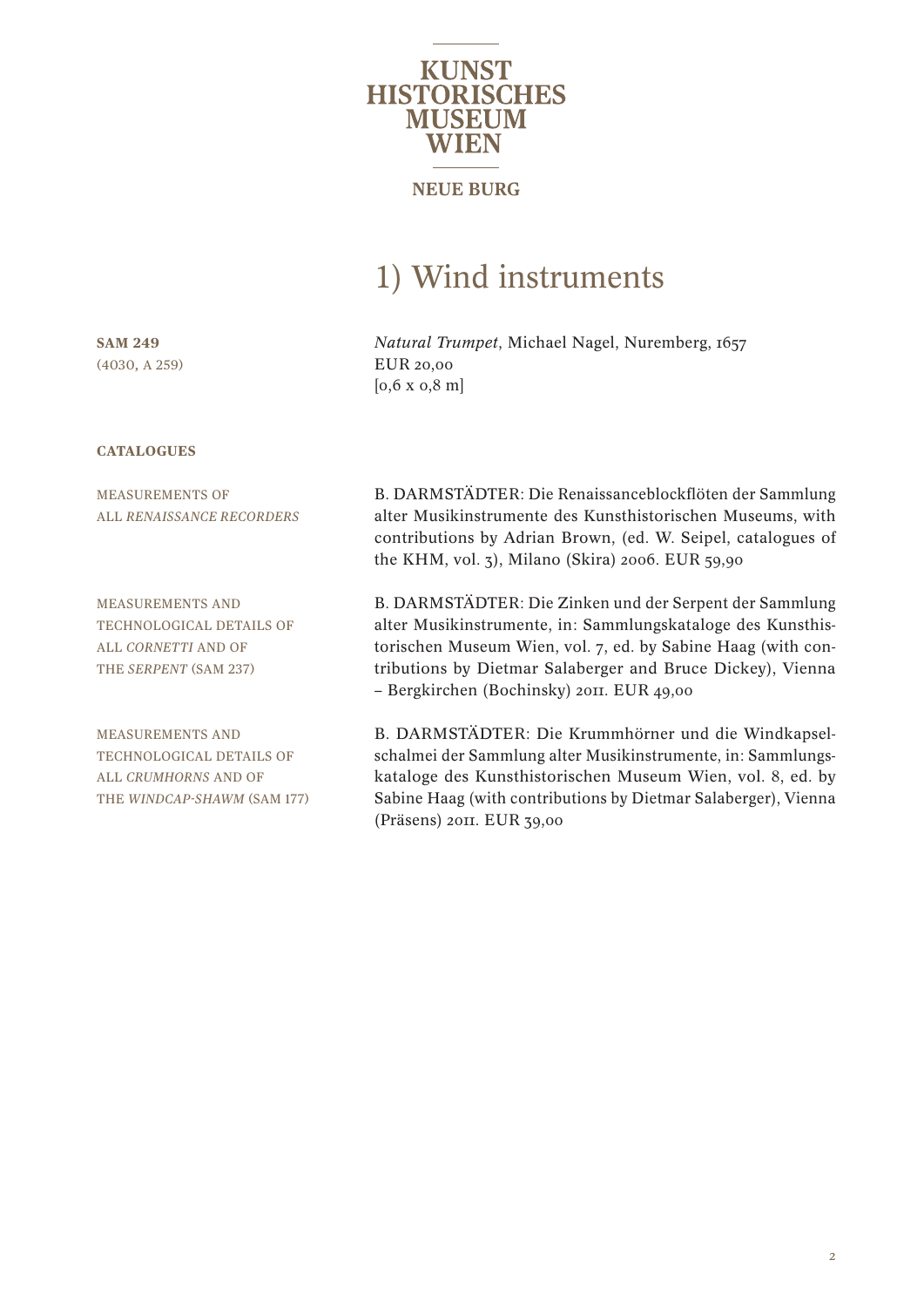

## 2) Plucked stringend instruments

| <b>SAM 29</b> | Lute Hans Frey, Nuremberg, c. 1500                         |
|---------------|------------------------------------------------------------|
| (8433, C33)   | String length 700 mm                                       |
|               | EUR 18,00                                                  |
|               | $[0,86 \times 0,98 \text{ m}]$                             |
| <b>SAM 30</b> | Lute, Hans Frey, Nuremberg, c. 1500                        |
| (8434, C34)   | String length 672 mm                                       |
|               | EUR 18,00                                                  |
|               | $[0,85 \times 0,93 \text{ m}]$                             |
| <b>SAM 31</b> | Lute, Georg Gerle, Innsbruck, c. 1580                      |
| (4075, A35)   | String length 595 mm                                       |
|               | EUR 18,00                                                  |
|               | $[0.9 \times 0.87 \text{ m}]$                              |
| <b>SAM 32</b> | Lute, Wendelin Tiefenbrucker, Padua, 1582                  |
| (8435, C36)   | String length 665 mm                                       |
|               | EUR 22,00                                                  |
|               | $[0,85 \times 1,12 \text{ m}]$                             |
| <b>SAM 33</b> | Lute, Italy, 16th or 17th cent.                            |
| (8436, C37)   | String length 590 mm                                       |
|               | EUR 18,00                                                  |
|               | $[0,74 \times 0,97 \text{ m}]$                             |
| <b>SAM 35</b> | Lute, Wendelin Tiefenbrucker, Italy, end of the 16th cent. |
| (8438, C39)   | String length 445 mm                                       |
|               | EUR 18,00                                                  |
|               | $[0.67 \times 0.74 \text{ m}]$                             |
| <b>SAM 36</b> | Lute, Wendelin Tiefenbrucker, Italy, end of the 16th cent. |
| (8439, C40)   | String length 440 mm                                       |
|               | EUR 18,00                                                  |
|               | $[0,68 \times 0,74 \text{ m}]$                             |
| <b>SAM 37</b> | Lute, Wendelin Tiefenbrucker, Italy, end of the 16th cent. |
| (8440, C41)   | String length 300 mm                                       |
|               | EUR 15,00                                                  |
|               | $[0,57 \times 0,55 \text{ m}]$                             |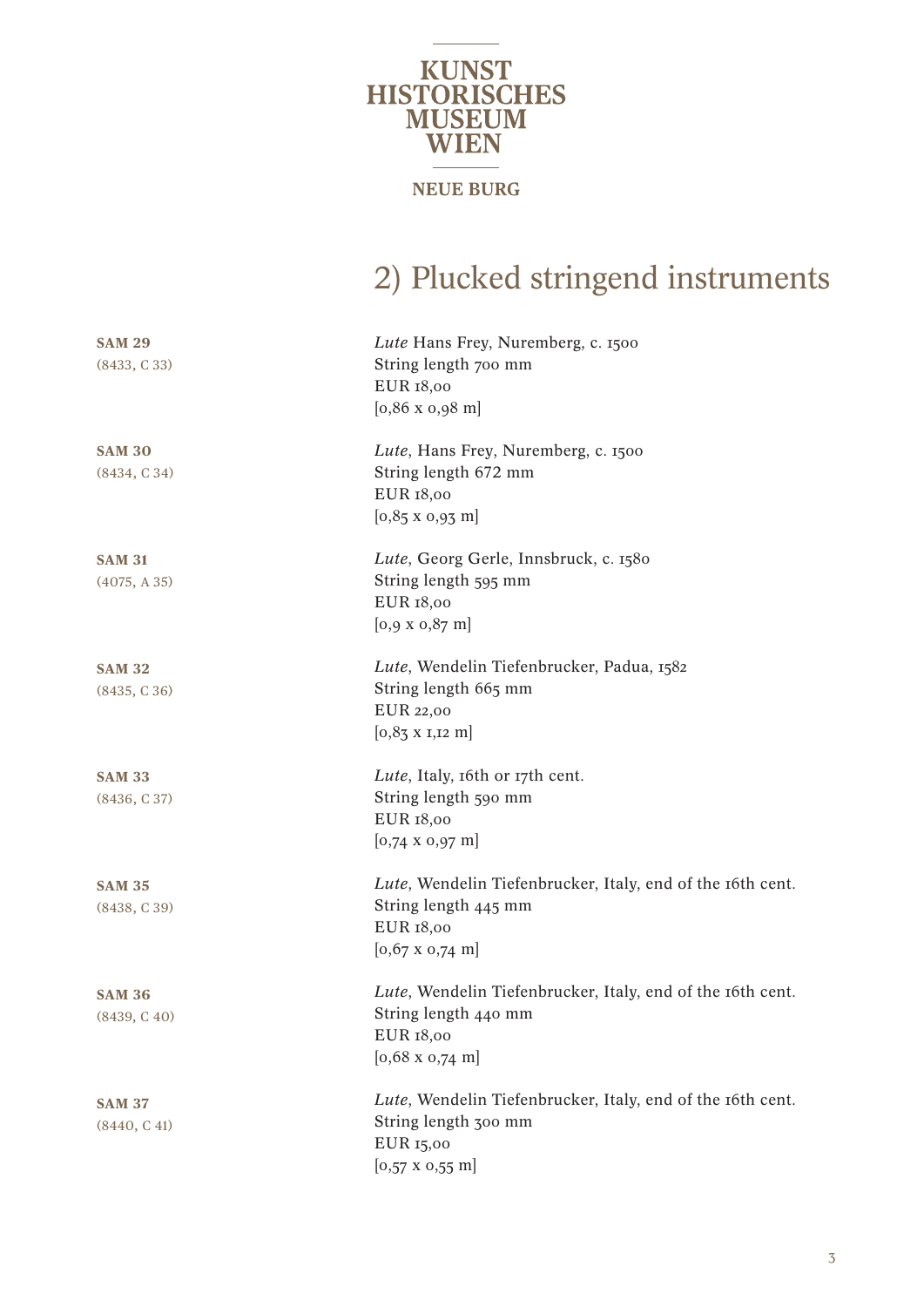# **KUNST<br>HISTORISCHES<br>MUSEUM<br>WIEN NEUE BURG**

| <b>SAM 41</b><br>(8444, C45)   | Chitarrone, Magno Tiefenbrucker, Venice, 2nd half of the 16th<br>cent.<br>String length 675 mm<br>EUR 23,00<br>$[x, 2 \times 0, 85 \text{ m}]$ |
|--------------------------------|------------------------------------------------------------------------------------------------------------------------------------------------|
| <b>SAM 43</b><br>(8445, C47)   | Theorba, Wendelin Tiefenbrucker, Padua, 1611<br>String length 760 mm<br>EUR 23,00<br>$[0,90 \times 1,27 \text{ m}]$                            |
| <b>SAM 44</b><br>(4056, NE 48) | Theorbierte Laute, Hans Burkholtzer, Füssen, 1596<br>String length 700 mm<br>EUR 18,00<br>$\left[1,0 \times 0,90 \right]$                      |
| <b>SAM 616</b>                 | Lute, Vendelinus Venere, Venice, 1626<br>String length 755 mm<br>EUR 23,00<br>$[0,90 \times 1,25 \text{ m}]$                                   |
| <b>SAM 749</b>                 | Kuitra, North Africa, last quarter of the 19th cent.<br>Sounding length 530 mm<br>EUR 18,00<br>$[0,85 \times 0,76 \text{ m}]$                  |
| <b>SAM 1059</b>                | Contraguitar, Johann Anton Stauffer, Vienna,<br>middle of the 19th cent.<br>String length 640<br>EUR 28,00<br>$[x,40 \times 0,67 \text{ m}]$   |
| <b>SAM 64</b>                  | Harp, Italy, 16th cent.<br>EUR 25,00<br>$[1,47 \times 0,85 \text{ m}]$                                                                         |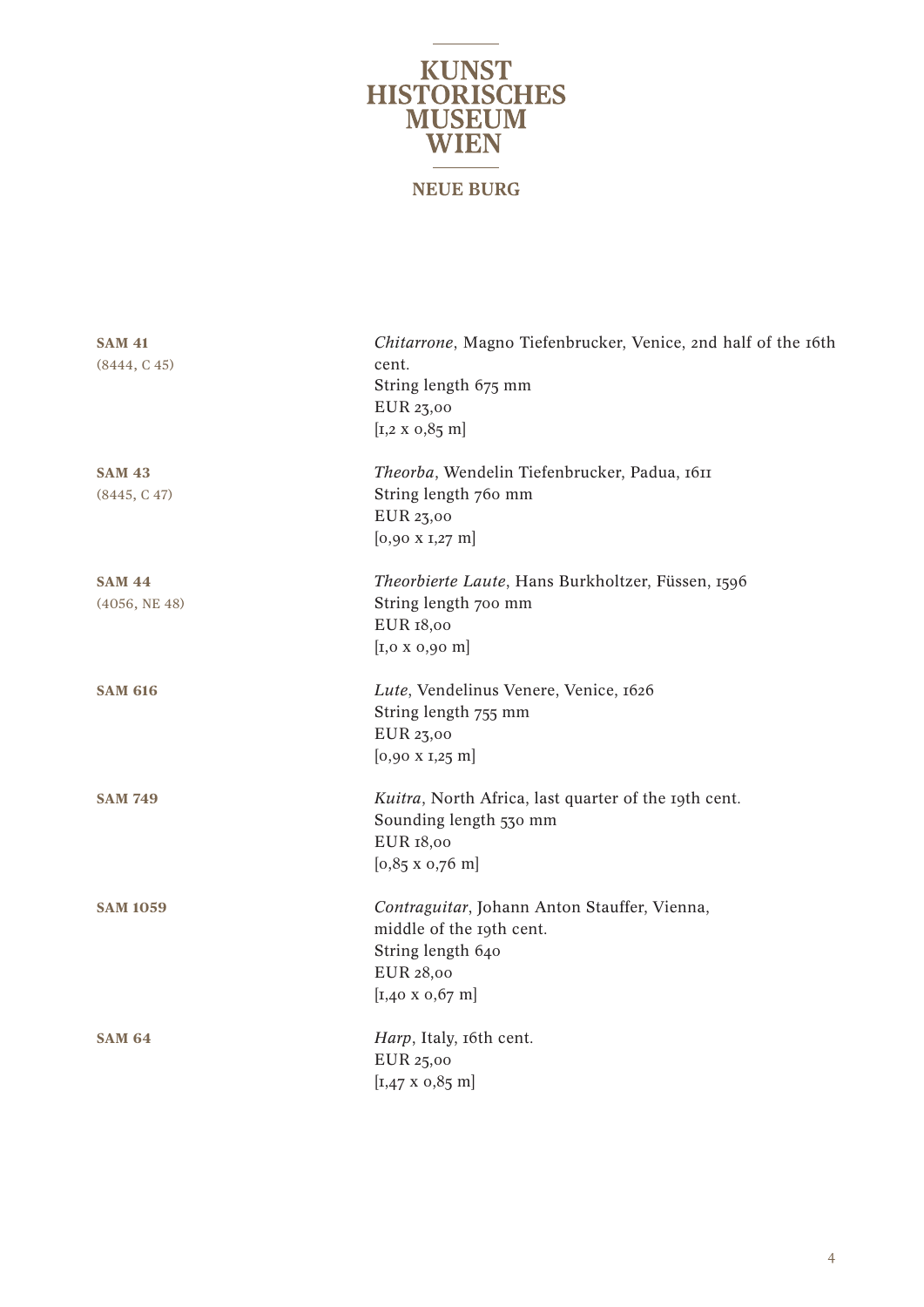

# 3) Bowed stringend instruments

| <b>SAM 66</b><br>(8462, C71)                                                                                                                             | Viol, Francesco Linarol, Venice, end of the 16th cent.<br>String length 530/570 mm<br>EUR 44,00<br>$[x, 20 \times 1, 53 \text{ m}]$                                                                                        |
|----------------------------------------------------------------------------------------------------------------------------------------------------------|----------------------------------------------------------------------------------------------------------------------------------------------------------------------------------------------------------------------------|
| <b>SAM 70</b><br>(8466, C75)                                                                                                                             | Viol, Antonio Ciciliano, Venice, end of the 16th cent.<br>String length c. 520 mm<br>EUR 30,00<br>$[0,90 \times I, I4 \text{ m}]$                                                                                          |
| <b>SAM 71</b><br>(8467, C76)                                                                                                                             | Viol, Antonio Ciciliano, Venice, end of the 16th cent.<br>String length c. 690 mm<br>EUR 44,00<br>$[x,18 \times 2,4 \text{ m}]$                                                                                            |
| <b>SAM 1036</b>                                                                                                                                          | Viol, Jacob Stainer, Absam, 1673<br>String length 710 mm (neck replacement)<br>EUR 36,00<br>$[x, 12 \times 1, 54 \text{ m}]$                                                                                               |
| <b>SAM 564</b>                                                                                                                                           | Violin, Anton Posch, Vienna, 1st half of the 18th cent.<br>String length 326 mm<br>EUR 24,00<br>$[0,75 \times I,2 \text{ m}]$                                                                                              |
| <b>SAM 1041</b>                                                                                                                                          | Tenor-Viola, Michael Alban, Graz, 1707<br>String length 385 mm<br>EUR 26,00<br>$[I, I3 \times 0, 8I \; m]$                                                                                                                 |
| <b>SAM 459</b>                                                                                                                                           | Viennese Double Bass, Martin Stoss, Vienna, 1822<br>String length 1100 mm<br>EUR 46,00<br>$[x, 20 \times 2, 40 \text{ m}]$                                                                                                 |
| A COMPREHENSIVE DOCUMENTATION<br>OF BOWS FOR STRINGED<br><b>INSTRUMENTS OF THE COLLECTION</b><br>WITH 38 TECHNICAL DRAWINGS OF<br><b>SELECTED ITEMS:</b> | R. HOPFNER, Streichbogen, Katalog. Sammlung alter Musik-<br>instrumente im Kunsthistorischen Museum und Sammlungen<br>der Gesellschaft der Musikfreunde in Wien, 180 fig., 38 technical<br>drawings<br>ISBN 3-7952-0930-7. |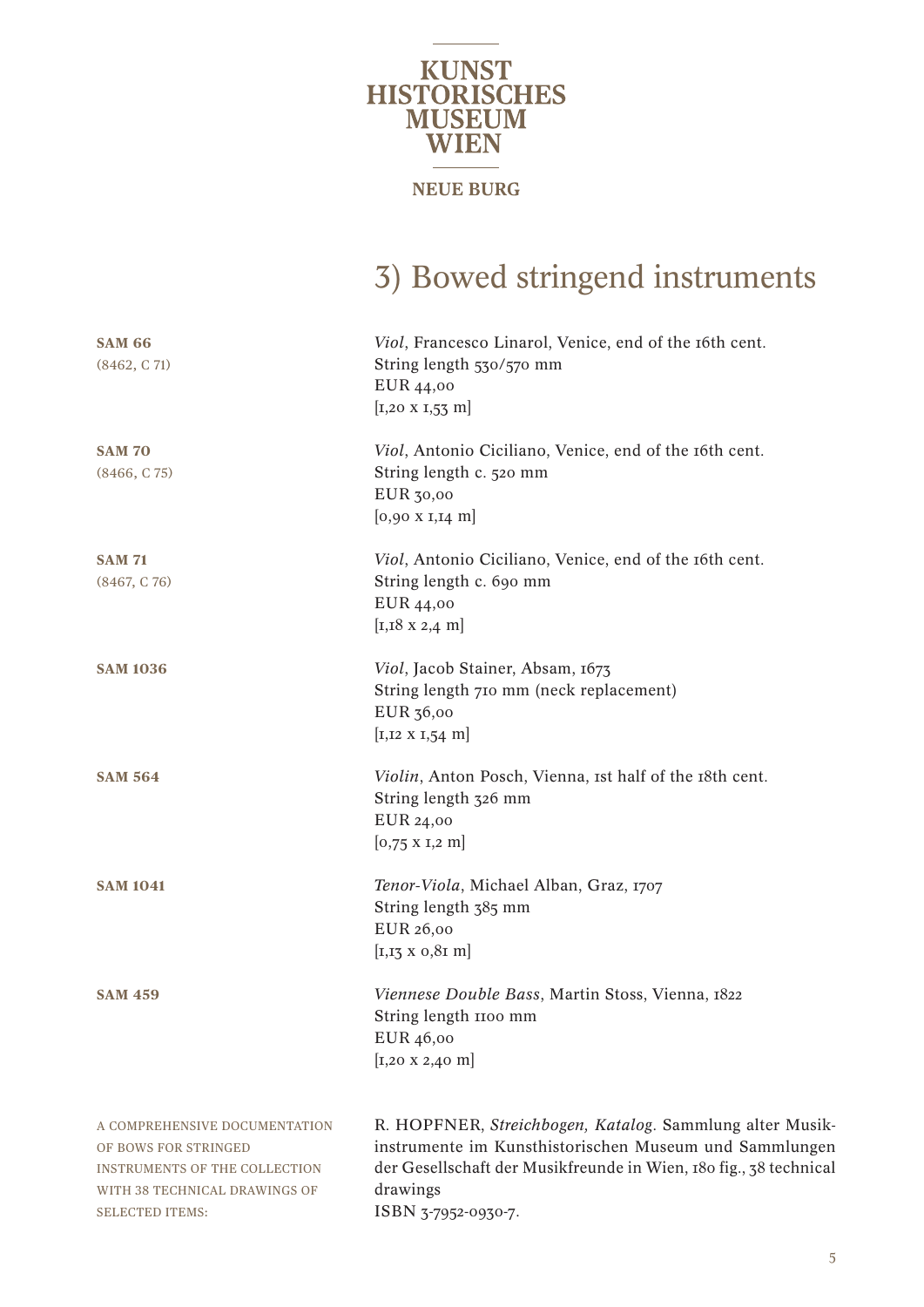# **KUNST<br>HISTORISCHES<br>MUSEUM<br>WIEN**

### **NEUE BURG**

### 4) Keyboard instruments

| <b>SAM 121</b><br>(4028, A128) | Spinettino, Italy, 2nd half of the 16th cent.<br>$c^2 = 148$<br>EUR 30,00<br>$[0,65 \times I,2I \text{ m}]$                                                |
|--------------------------------|------------------------------------------------------------------------------------------------------------------------------------------------------------|
| <b>SAM 122</b><br>(8511, C129) | Spinet, Giovanni Celestini, Venice, 1608<br>$c^2 = 305$<br>EUR 40,00<br>$[x, 8 \times 1, 20 \text{ m}]$                                                    |
| <b>SAM 454</b>                 | Pianoforte, Anton Walter, Vienna, c. 1790<br>(only cross section of the action)<br>EUR 18,00<br>$[x, 24 \times 0.5 \text{ m}]$                             |
| <b>SAM 539</b>                 | Pianoforte, Anton Walter, Vienna, c. 1800<br>$c^2 = 283$<br>EUR 70,00<br>[Sheet I: 2,67 x 1,15m]<br>Sheet II: $1,65$ x 0,40 m                              |
| <b>SAM 630</b>                 | Harpsichord, Joseph Salodiensis, Italy, 1559<br>$c^2 = 283$<br>EUR 44,00<br>$[x, 21 \times 2, 2 \text{ m}]$                                                |
| <b>SAM 740</b>                 | Fretted Clavichord, Anton Römer, Graz, 1774<br>$c^2 = 245$<br>EUR 24,00<br>$[0, 81 \times 1, 20 \text{ m}]$                                                |
| <b>SAM 817</b>                 | Fretted Clavichord, Austria, middle of the 18th cent.<br>$c^2 = 237$<br>EUR 25,00<br>$[0,95 \times 1,35 \text{ m}]$                                        |
| <b>SAM 845</b>                 | Harpsichord (Pianoforte) »HN« and »F. Walter«,<br>Vienna, 1696/1703<br>$c^2 = 260/235$<br>EUR 73,00<br>[Sheet I: 2,83 x 1,20 m<br>Sheet II: 2,00 x 1,20 m] |